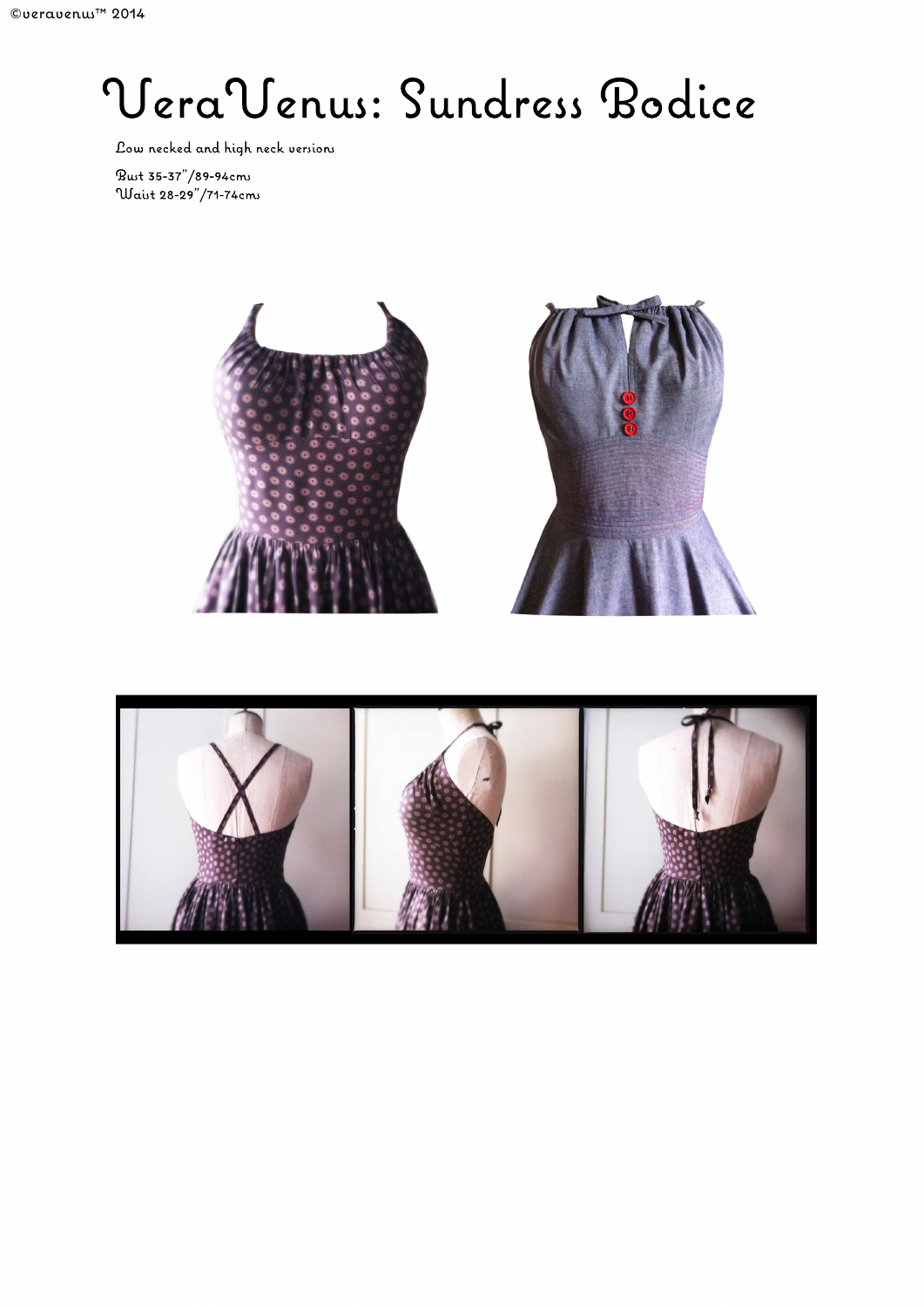# VeraVenus Sun Dress Bodice Low and High Halterneck versions Bust 35"- 37"/89-94cms, Waist 28-29"/71-74cms seam allowance to the centre front\* seam allqwance to the centre front\* version 2- HIGH HALTERNECK Upper Front 1 $\overline{\phantom{a}}$ cut 1 on C.F.folder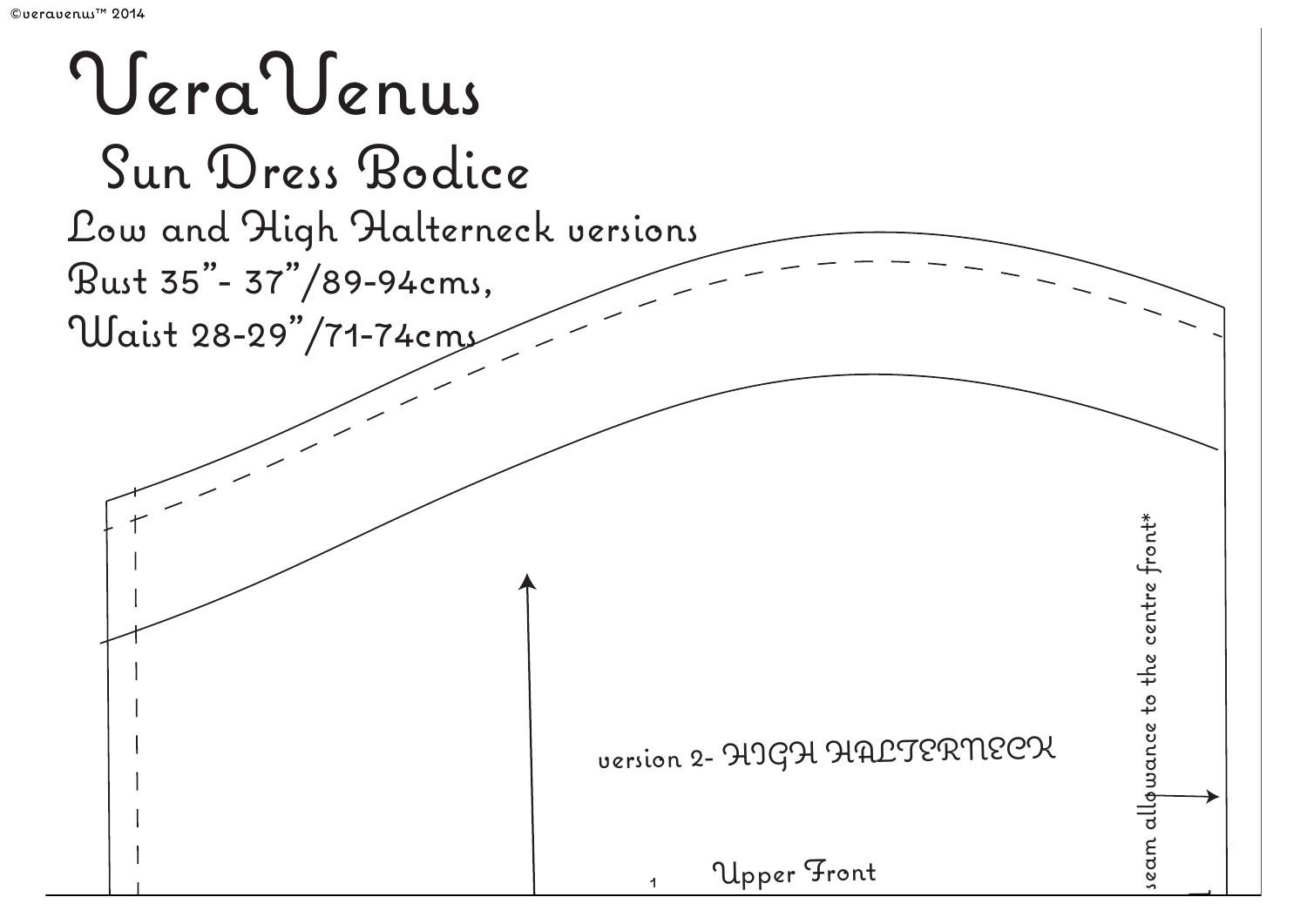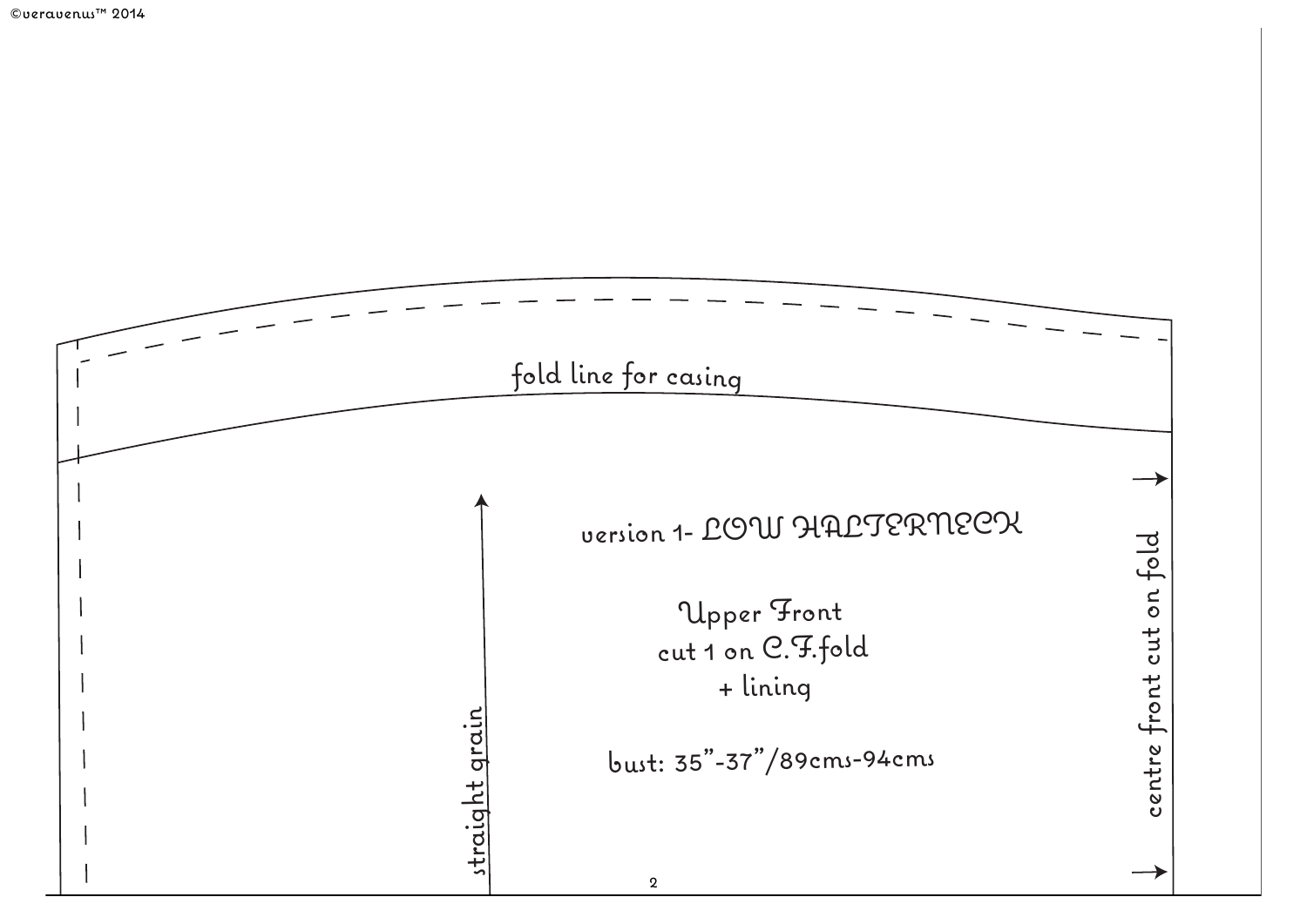### IMPORTANT: this bodice will most certainly need some altering to suit your shape. Please, please trial first!

```
*If you are making a split front \begin{array}{ccc} \n \ast 0 & \text{if} & \text{if} & \text{if} & \text{if} & \text{if} & \text{if} & \text{if} & \text{if} & \text{if} & \text{if} & \text{if} & \text{if} & \text{if} & \text{if} & \text{if} & \text{if} & \text{if} & \text{if} & \text{if} & \text{if} & \text{if} & \text{if} & \text{if} & \text{if} & \text{if} & \text{if} & \text{if} & \text{if} & \text{if}opening as in the high front blue 
version remember to cut the centre
   fronts with added seam allowances
to sew as a seam and not on the fold.*
```
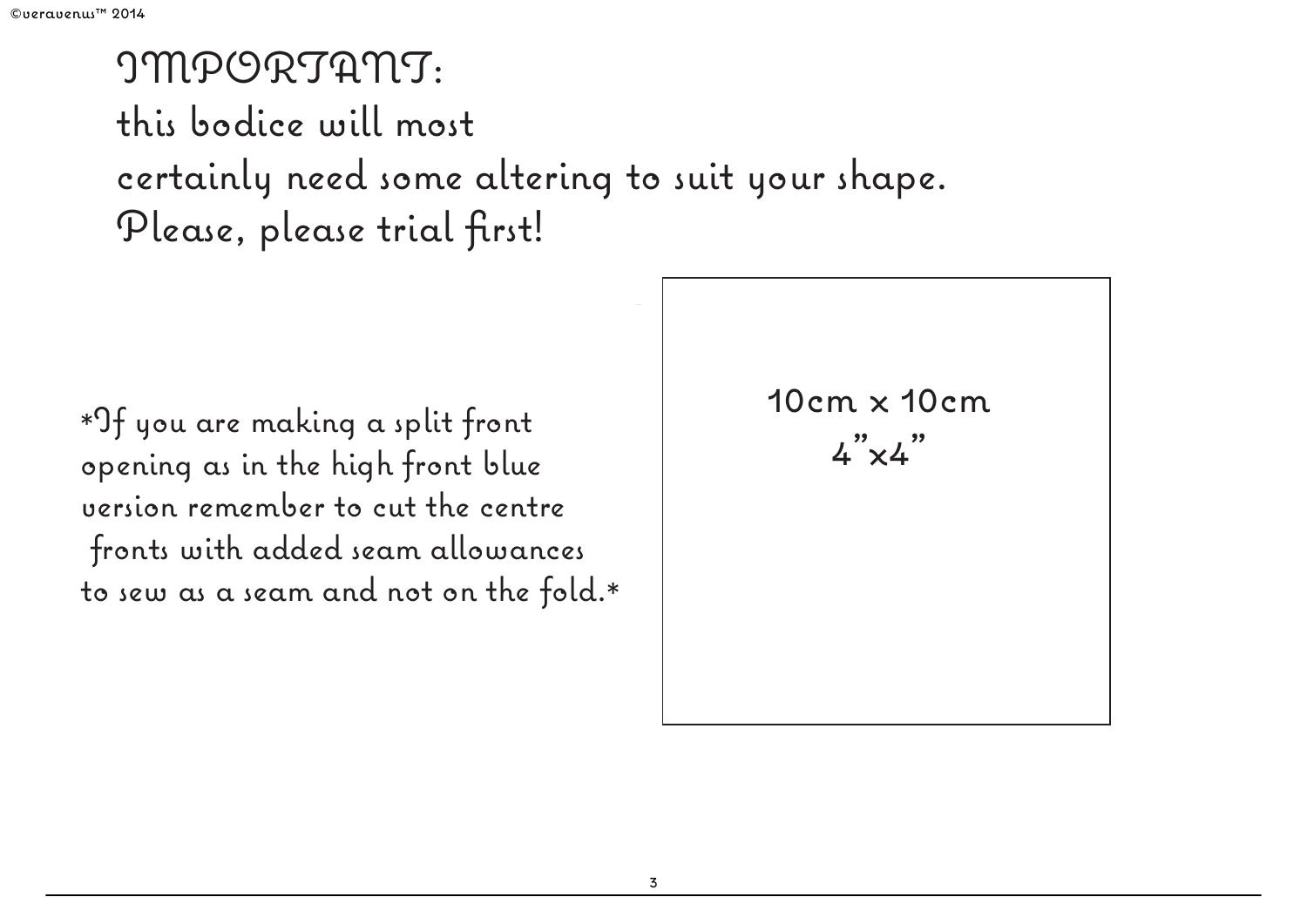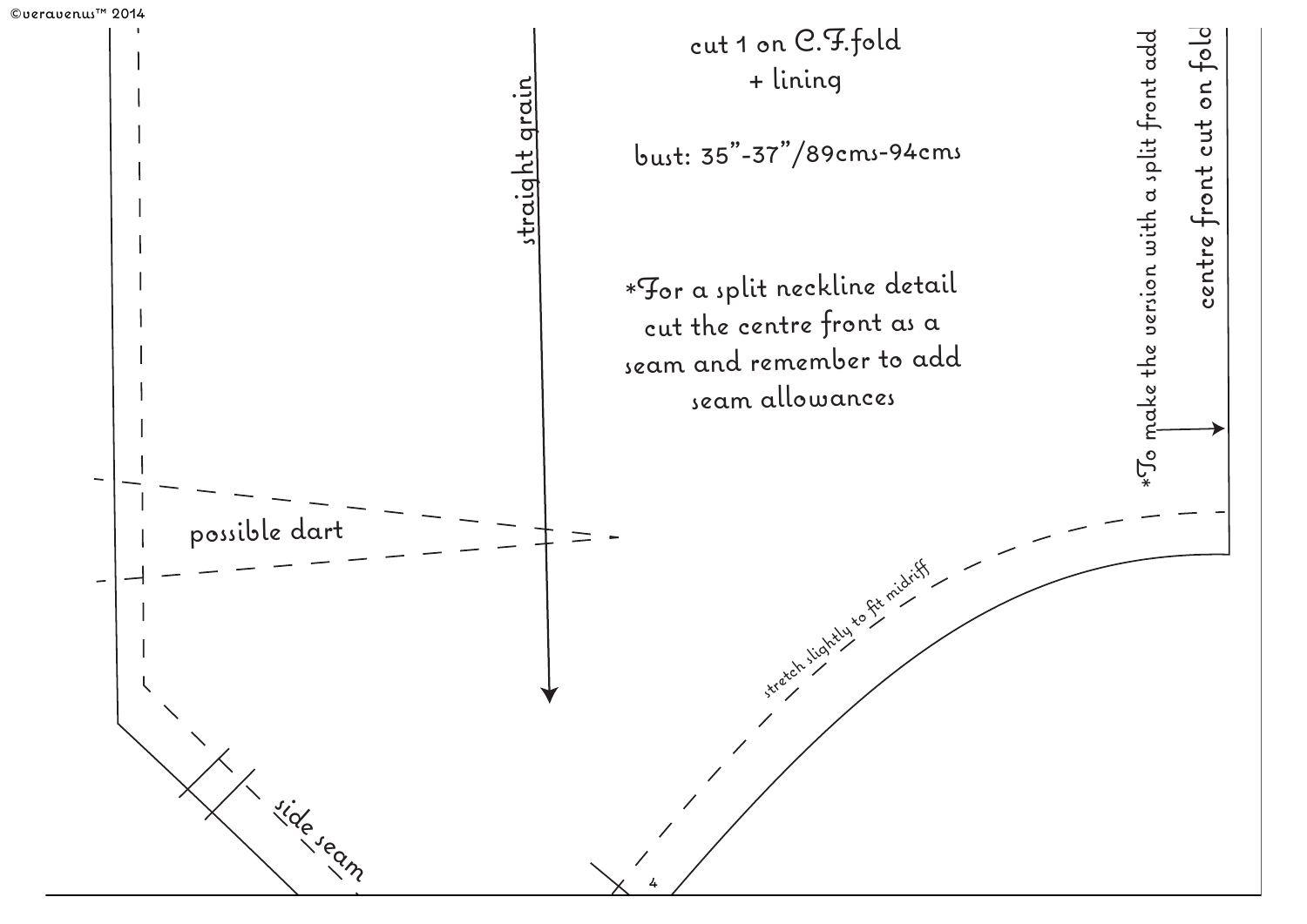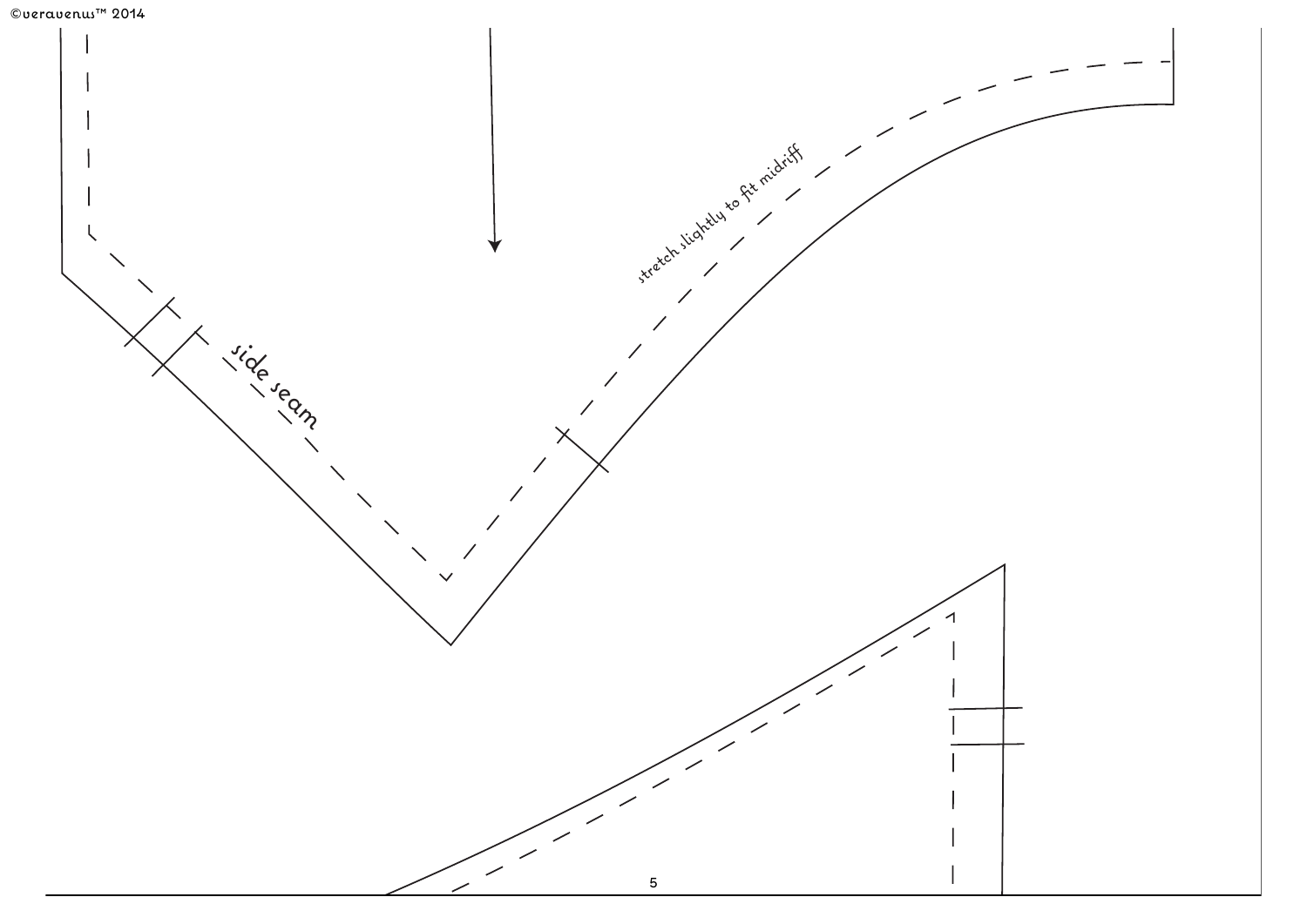#### Basic sewing steps:

1- Staystitch the top of the Midriff Pin the Upper Front to the Front Midriff with wrong sides together. The Upper front will need to be stretched slightly between the notches to fit the Midriff. After sewing press all the seam allowances down into the midriff.

- \* Split front version- sew the centre fronts closed from the raw waist edge up 8cm (3inches) .
- 2- Sew the completed front to the two Back pieces at the side seams and press them open.
- 3- For the lining repeat steps 1 & 2. I used self fabric for both my dress linings but any fabric similar to your top fabric will work well too.
- 4- Staystitch the entire top edges just inside the sewing lines. The area around the sides and back can stretch a lot if not handles carefully so the staystitching is very important.
- With wrong sides together sew the lining and outer layer together along the .5cm marked seam. Clip the two corners at the top of the fronts diagonally and curved areas as needed and turn the bodice right side out. Press edges flat then top stitch around the finished edges.
- \*Split front version- stay stitch and bag-out back, sides and top edges as above.

For the split : you can include in the bagging out steps above or finish after turning the bodice right sides out simply by double turning the seam allowances to the inside and top stitching in place.

5- To form the tie channel fold the top edge along the marked line to the inside and topstitch in place.

- 6- Attach your skirt to the outer layer of the bodice. Press seam allowances up into the bodice. Turn the lining seam allowance under and hand sew in place.
- 7- Insert a zip in the centre back ( or this can be done after 5 if you prefer then the lining will also hide some of the zipper tape)
- 8- for the tie cut a strip 4cm x 140cm ( $1/2$ ins x 50ins) or wider if preferred, just remember it needs to pass through the front casing.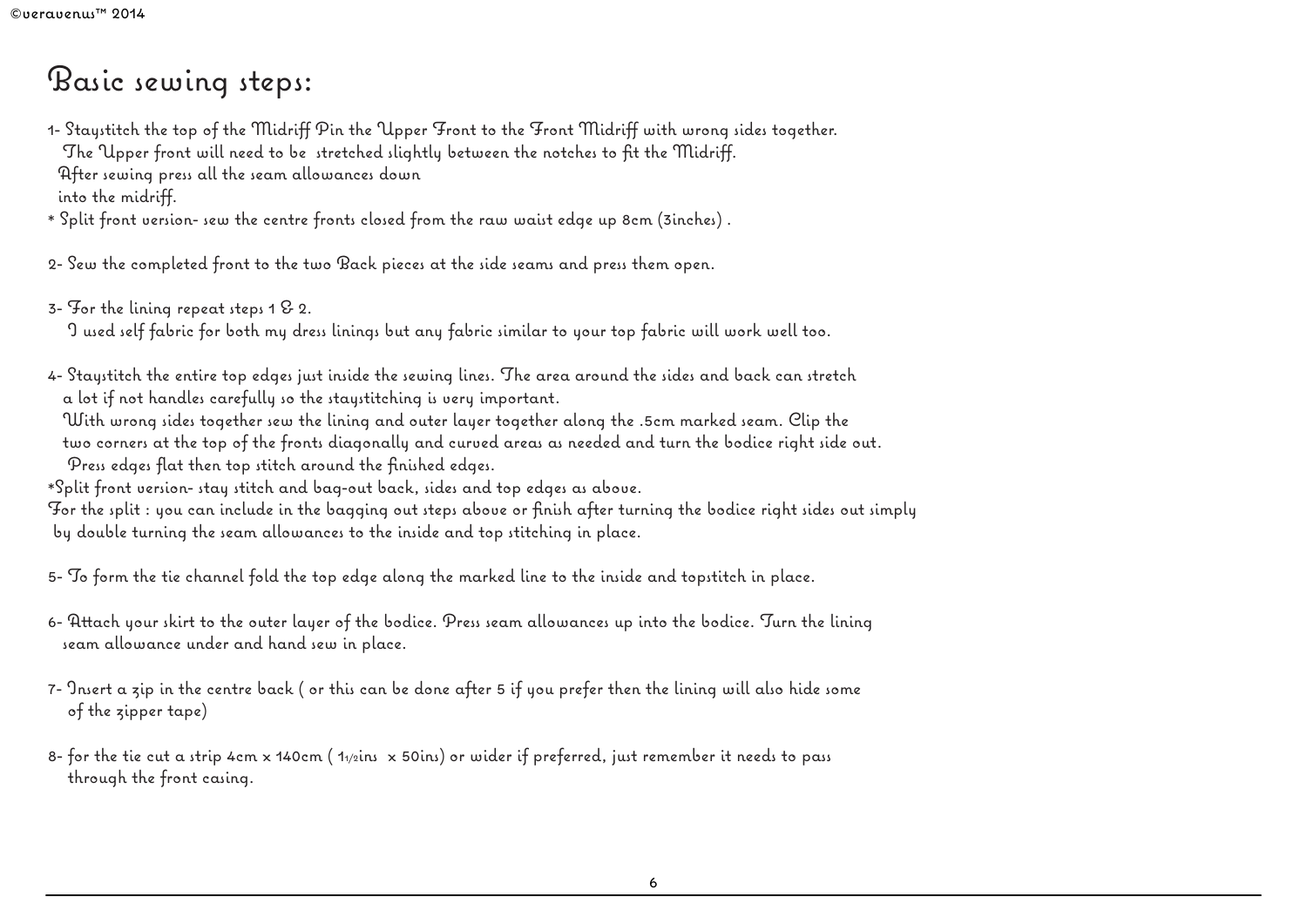#### ©veravenus™ 2014

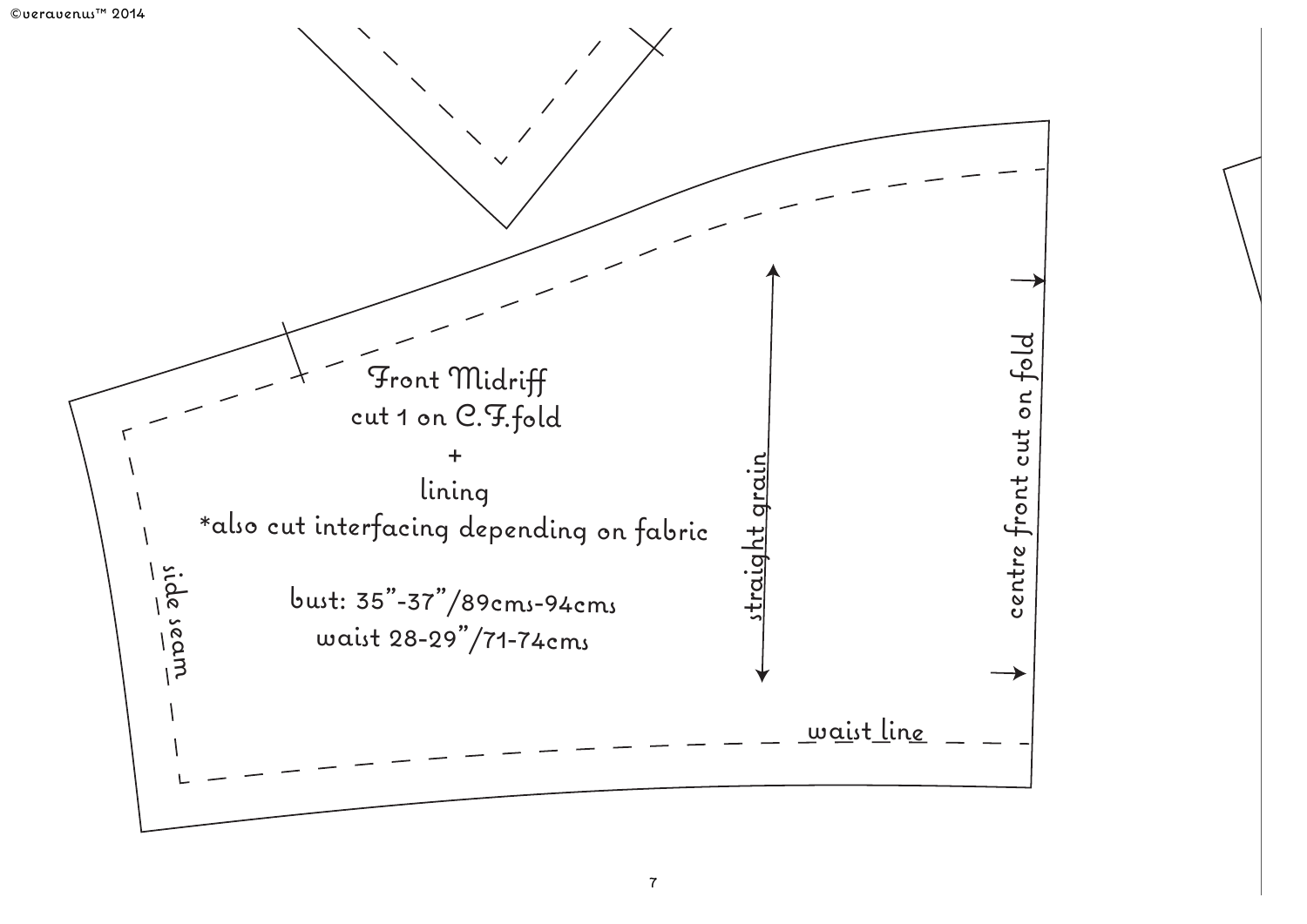